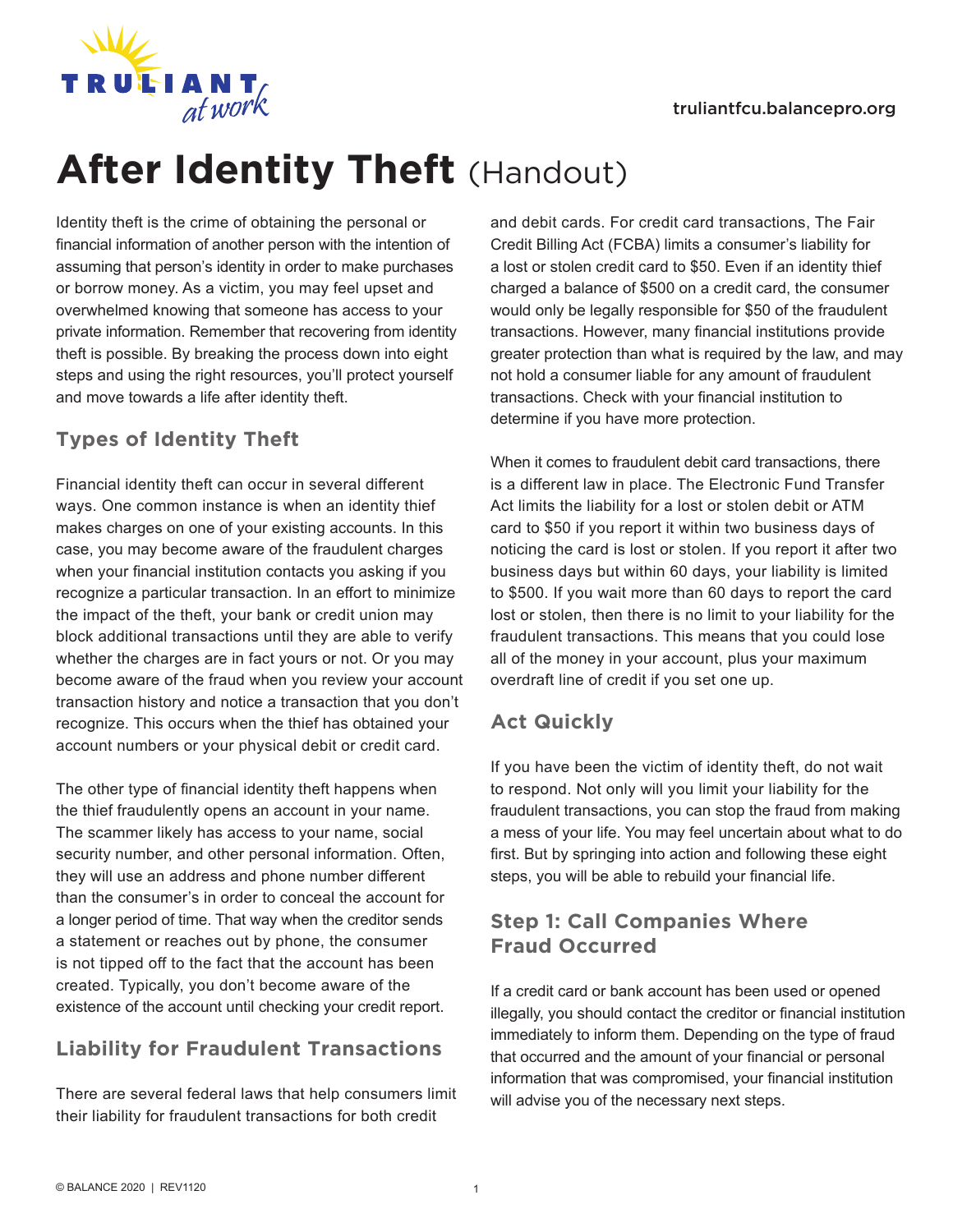

If an existing account was charged, the financial institution will likely require a new account number and card to be issued, but may not require that the account be closed. In the event that a new account was fraudulently created, that account will need to be closed. If a checking or savings account was compromised, the financial institution may close the account. In either instance, future account statements should be monitored carefully for evidence of new fraud.

Because it is difficult to concretely determine where an identity thief acquired your personal or financial information, this is also a good time to change your online banking login information along with your PINs (Personal Identification Number). The more difficult you make it for the thief to access your personal and financial information, the better.

## **Step 2: Obtain Credit Report and Set Fraud Alerts**

The best approach to recovering from identity theft is to do a thorough review of your accounts, and take precautions to halt further fraud from occurring. A key step is to obtain a copy of your credit report from each of the three credit reporting bureaus. You are entitled to a free copy of your credit report from the Annual Credit Report Request Service from each of the three major credit reporting bureaus (Experian, TransUnion and Equifax) once every twelve months by visiting [www.annualcreditreport.com,](www.annualcreditreport.com) or calling 877.322.8228. When you receive your credit reports, review the information very carefully to ensure that you recognize every account listed on the report. (We will review in a later step how to correct your credit report if it contains fraudulent accounts).

You will also want to set a fraud alert. This requires additional verification before any new accounts are opened, which may include a phone call to verify that you are actually the one trying to open an account. This service is free. Plus, once you set a fraud alert with one credit reporting bureau, they must notify the other two credit reporting bureaus about it. An initial fraud alert will last for 90 days. But if you think you're still at risk for identity theft after the initial time period, you can request another 90-day alert.

## **Step 3: Report ID Theft to Federal Trade Commission (FTC)**

Now that you have contacted the companies where the fraud occurred, obtained your credit reports, and set fraud alerts, the next step is to report the theft to the Federal Trade Commission (FTC). You can report the fraud either online at [https://www.identitytheft.gov/](https://www.identitytheft.gov/Assistant#) [Assistant#](https://www.identitytheft.gov/Assistant#) or by calling (877) 438-4338. Based on the information that you enter or provide over the phone, <IdentityTheft.gov>will create the tools you need to begin your recovery, including:

- **• A personal recovery plan**
- **Pre-filled letters to send to merchants, banks, and others affected by the identity theft**
- **An Identity Theft Report, which is your official statement about the crime**

Your Identity Theft Report provides you with a summary of the fraudulent activity all in one place–this will be very helpful in subsequent steps. Your recovery plan will guide you through your steps, and update as you complete different necessary tasks. It will also track your progress and pre-fill your personal information, dates and data across other necessary forms, saving you from inputting the information over and over again.

## **Step 4: File a Police Report**

Remember, identity theft is a crime. By filing a police report and reporting the theft to local authorities, you may be able to provide valuable information that will assist in stopping additional theft from occurring in the future. When you contact your local law enforcement, you can fill out the report in person or possibly online. To submit the police report, you will likely need to provide a copy of the FTC Identity Theft Report (from Step 3) along with:

- **Government-issued photo ID**
- **Proof of address**
- **Proof of theft (bills, notices, credit report)**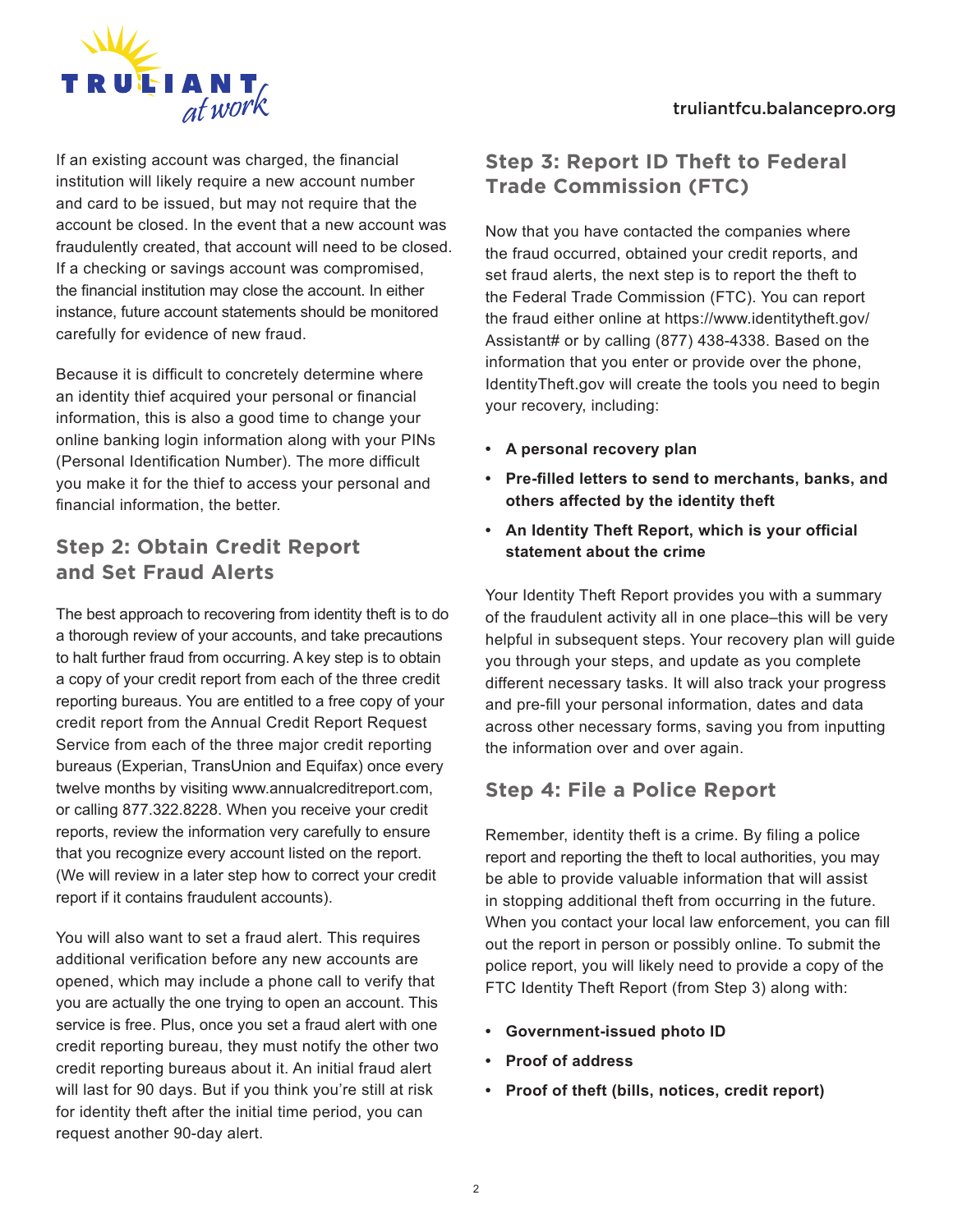#### truliantfcu.balancepro.org



## **Step 5: Correct Credit Report information**

Dispute any fraudulent items on your credit reports with each of the three major credit-reporting bureaus. Once a dispute is submitted, the bureau is required to investigate and respond within 30 days (45 days if the report was obtained through the Annual Credit Report Request Service).

Victims of identity theft are entitled to receive additional free credit reports in order to ensure that fraudulent information has in fact been removed after the investigation period of your dispute. Disputes can made by submitting a form online through the credit bureau's website or mailing a letter to the credit bureaus (please see contact information on page 4). You can use the Sample Dispute letter on page 5 to create your own.

## **Step 6: Consider an Extended Fraud Alert or Credit Freeze**

If you have created an Identity Theft Report, you can get an extended fraud alert on your credit file. When you place an extended alert, you can get two free credit reports within 12 months from each of the three nationwide credit-reporting companies, who must take your name off marketing lists for prescreened credit offers for five years (unless you ask them to put your name back on the list). The extended alert lasts for seven years.

Remember, a fraud alert requires any creditor to verify your identity when someone applies for credit under your name. If you feel like a fraud alert will not provide enough protection, you can place a security freeze on your credit report. With a freeze, your report is off limits to any creditor or other business that doesn't have a pre-existing relationship with you. Since most creditors will not grant credit without a credit check, this makes it extremely difficult for a thief to get credit in your name.

If you want to apply for credit yourself (or rent an apartment or do anything else that requires a credit check), you can have the freeze lifted by giving direct authorization through a 10-digit PIN (either temporarily or permanently), but it may slow down the application process. Depending on the credit reporting bureau and your state, there may be a cost for both placing and

removing a credit freeze. To learn more about the possible fees associated with placing credit freezes at each credit reporting bureau, please visit [https://www.](https://www.freeze.equifax.com/Freeze/jsp/SFF_PersonalIDInfo.jsp) [freeze.equifax.com/Freeze/jsp/SFF\\_PersonalIDInfo.jsp,](https://www.freeze.equifax.com/Freeze/jsp/SFF_PersonalIDInfo.jsp) [https://www.experian.com/blogs/ask-experian/credit](https://www.experian.com/blogs/ask-experian/credit-education/preventing-fraud/security-freeze/)[education/preventing-fraud/security-freeze/](https://www.experian.com/blogs/ask-experian/credit-education/preventing-fraud/security-freeze/), and [https://www.transunion.com/credit-freeze/credit-freeze](https://www.transunion.com/credit-freeze/credit-freeze-information-by-state)[information-by-state.](https://www.transunion.com/credit-freeze/credit-freeze-information-by-state)

Another option is a credit lock. Similar to credit freezes, a credit lock restricts most lender's access to your credit report, and can provide you with an additional sense of security. However, it is much easier to unlock than unfreeze your credit. You can simply use your computer or mobile device any time (a PIN is not required).

It is important to understand that credit locks are not governed by state law. Rather they are the result of a contract between you and the credit reporting bureau. So if a thief fraudulently accesses your credit file while a freeze is in place, you will have more protections under state law than you would under a contract with a bureau. The bureaus tend to market credit locks as a faster and more convenient alternative to credit freezes, but freezes provide more protection.

## **Step 7: Contact Social Security Administration**

Depending on the type of personal information that was stolen, you may need to take additional action with the Social Security Administration. Your first step is to create a My Social Security account at [https://www.ssa.gov/](https://www.ssa.gov/myaccount/) [myaccount/.](https://www.ssa.gov/myaccount/) Even if you haven't been a victim on identity theft, it is still a good idea to create a My Social Security account because it removes the risk of an identity thief potentially creating one in your name.

With an account, you can review the earnings posted to your record on your Social Security Statement and the benefits that you're currently receiving (if applicable). By reviewing this information, you can determine if your social security number has been compromised. Also, if you see any inconsistencies such as benefits distributed in your name that you did not request, you'll want to contact your local Social Security Administration right away. Locate your local office by visiting <https://secure.ssa.gov/ICON/main.jsp> or calling (800) 772-1213.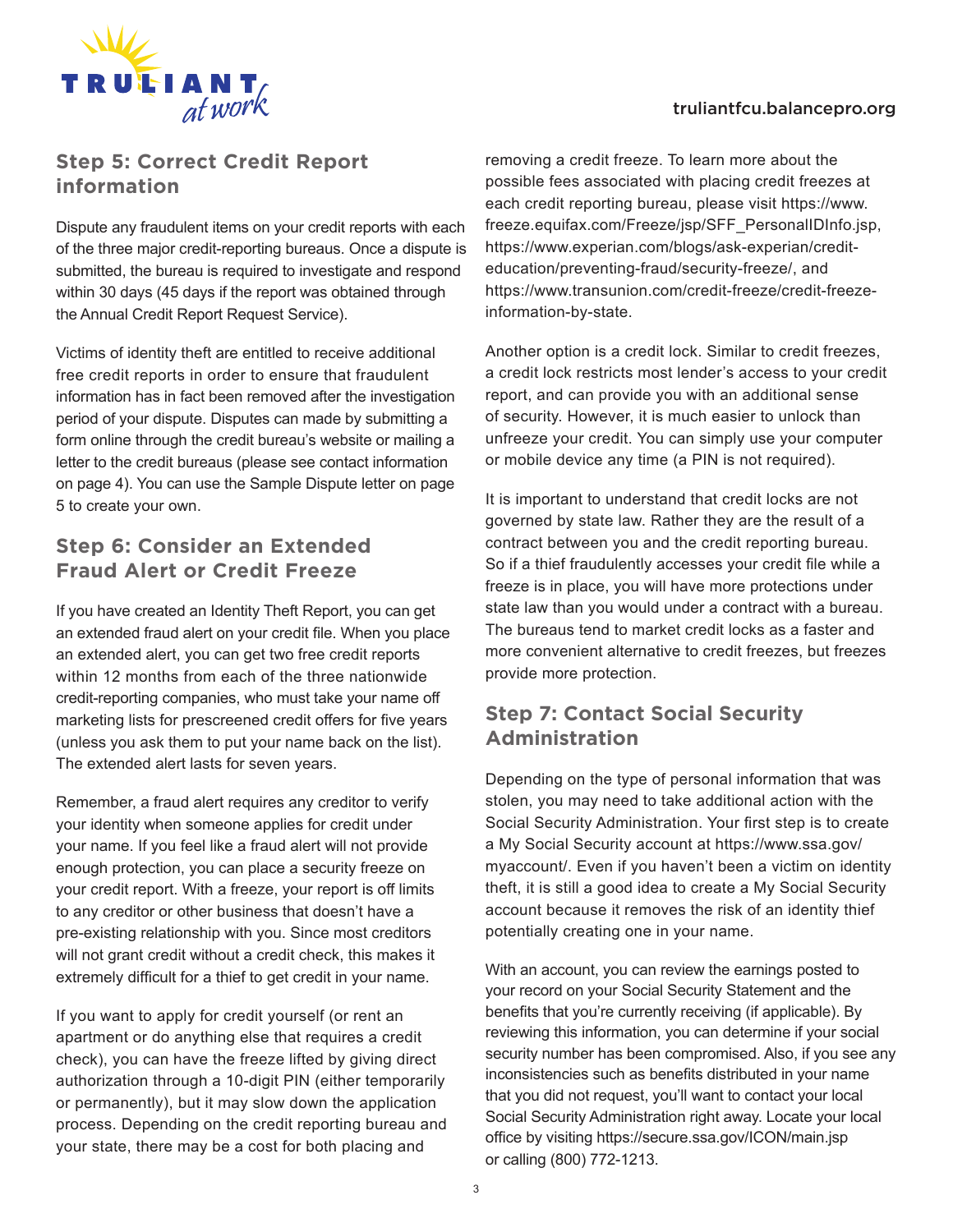

In the event that you need to obtain a replacement social security card, you may be able to apply online through your My Social Security account if you meet certain criteria. If you do not meet the criteria, you will need to fill out an application that you can drop-off or mail to your local social security office. The following article helps you determine if you need a new social security number: [https://www.consumer.ftc.gov/articles/0248-do-you-need](https://www.consumer.ftc.gov/articles/0248-do-you-need-new-social-security-number)[new-social-security-number](https://www.consumer.ftc.gov/articles/0248-do-you-need-new-social-security-number).

## **Step 8: Contact the Internal Revenue Service (IRS)**

The Internal Revenue Service (IRS) combats tax-related identity theft with an aggressive strategy of prevention, detection, and victim assistance. Tax-related identity theft occurs when someone uses your social security number to file a tax return claiming a fraudulent refund. You may be unaware that this has happened until you efile your return, only to discover that another return has already been filed using your social security number. Or, the IRS may send you a letter saying they have identified a suspicious return using your number. Be alert to possible tax-related identity theft if you are contacted by the IRS or your tax professional/provider about:

- **More than one tax return was filed using your SSN**
- **You owe additional tax, refund offset or have had collection actions taken against you for a year even though you did not file a tax return**
- **IRS records indicate you received wages or other income from an employer for whom you did not work**

If your social security number is compromised, and you know or suspect that you're a victim of tax-related identity theft, you should respond immediately to any IRS notice by calling the number provided. You will also want to complete IRS Form 14039, Identity Theft Affidavit, if your efiled return is rejected because of a duplicate filing under your social security number. You will need to attach the form to your return and mail according to the instructions. For more information, visit [https://www.irs.](https://www.irs.gov/identity-theft-fraud-scams) [gov/identity-theft-fraud-scams](https://www.irs.gov/identity-theft-fraud-scams) or call the IRS at (800) 908-4490.

#### In order to minimize your exposure to tax identity theft and other scams, remember that the IRS does not initiate contact with taxpayers by email to request personal or financial information. This includes any type of electronic communication, such as text messages and social media channels.

**Resources**

#### **Equifax**

To order a credit report: (800) 685-1111 To report fraud: (888) 766-0008 PO Box 740241, Atlanta, GA 30374 <www.equifax.com>

#### **Experian**

(888) 397-3742 PO Box 2104, Allen, TX 75013 <www.experian.com>

#### **TransUnion**

To order credit report: (800) 888-4213 To report fraud: (800) 680-7289 PO Box 2000, Chester, PA 19022 <www.transunion.com>

#### **Annual Credit Report Request Service**

(877) 322-8228 PO Box 105281, Atlanta, GA 30348 <www.annualcreditreport.com>

#### **Federal Trade Commission**

(877) 382-4357 Identity theft hotline: (877) 438-4338 600 Pennsylvania Avenue NW, Washington, DC 20580 <http://www.ftc.gov/>

#### **Social Security Administration**

(800) 772-1213 Identity theft hotline: (877) 438-4338 600 Pennsylvania Avenue NW, Washington, DC 20580

#### truliantfcu.balancepro.org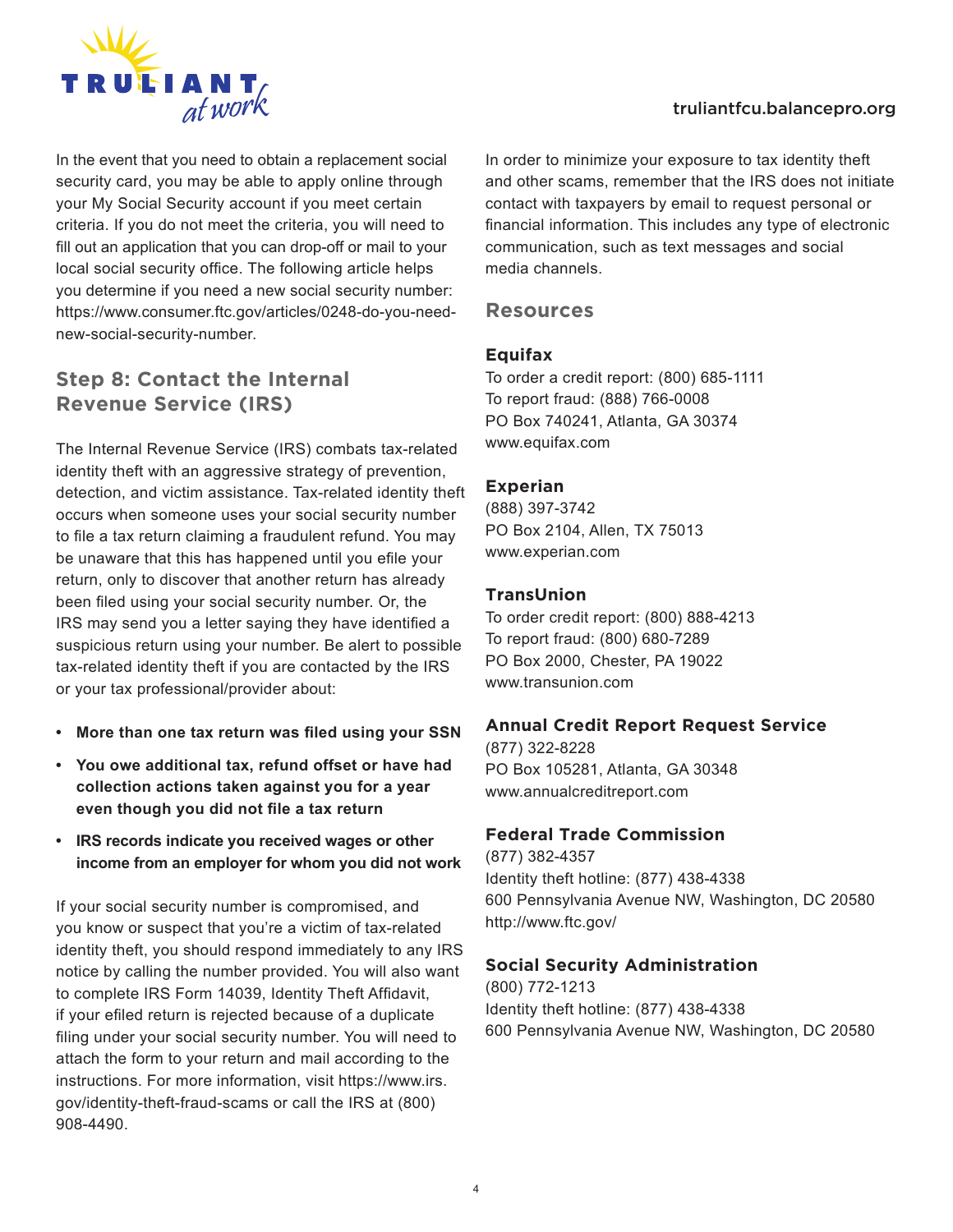#### truliantfcu.balancepro.org



## **Sample Dispute Letter**

[Your name] [Account Number at company, if available] [Date of birth or other identifying information requested by company] [Your return address] [Date]

[Company Name] [Company address for receipt of direct disputes]

Re: Disputing error[s] on credit report

Dear [Name of company],

I am writing to request a correction of the following information that appears on my [Equifax, Experian, TransUnion] consumer report:

Dispute 1 [These are examples. Pick the ones that apply to your credit report.]

- **Account Number or other information to identify account:** [Insert account number or other information such as account holder names and past addresses. This is especially important if you have had multiple accounts with the same company.]
- **Dates associated with item being disputed:** [Insert the date that appears on your report. This helps ensure that the correct account is identified by the company and to identify which aspects of the report are being disputed. You can still file a dispute if you don't have this date.]
- **Explanation of item being disputed:**
	- o I'm the victim of identity theft and I don't recognize one or more of the accounts on my report. [You may wish to include a copy of the Identity Theft Report from https://identitytheft.gov/ describing the identity theft.]

*Dispute 2 [Continue numbering for each disputed item on your report and include the same information]*

*[Include the following sentence if you are including a copy of your credit report or other supporting documentation.* "I have attached a copy of my report with the accounts in question circled."]

Thank you for your assistance.

Sincerely, [Your name]